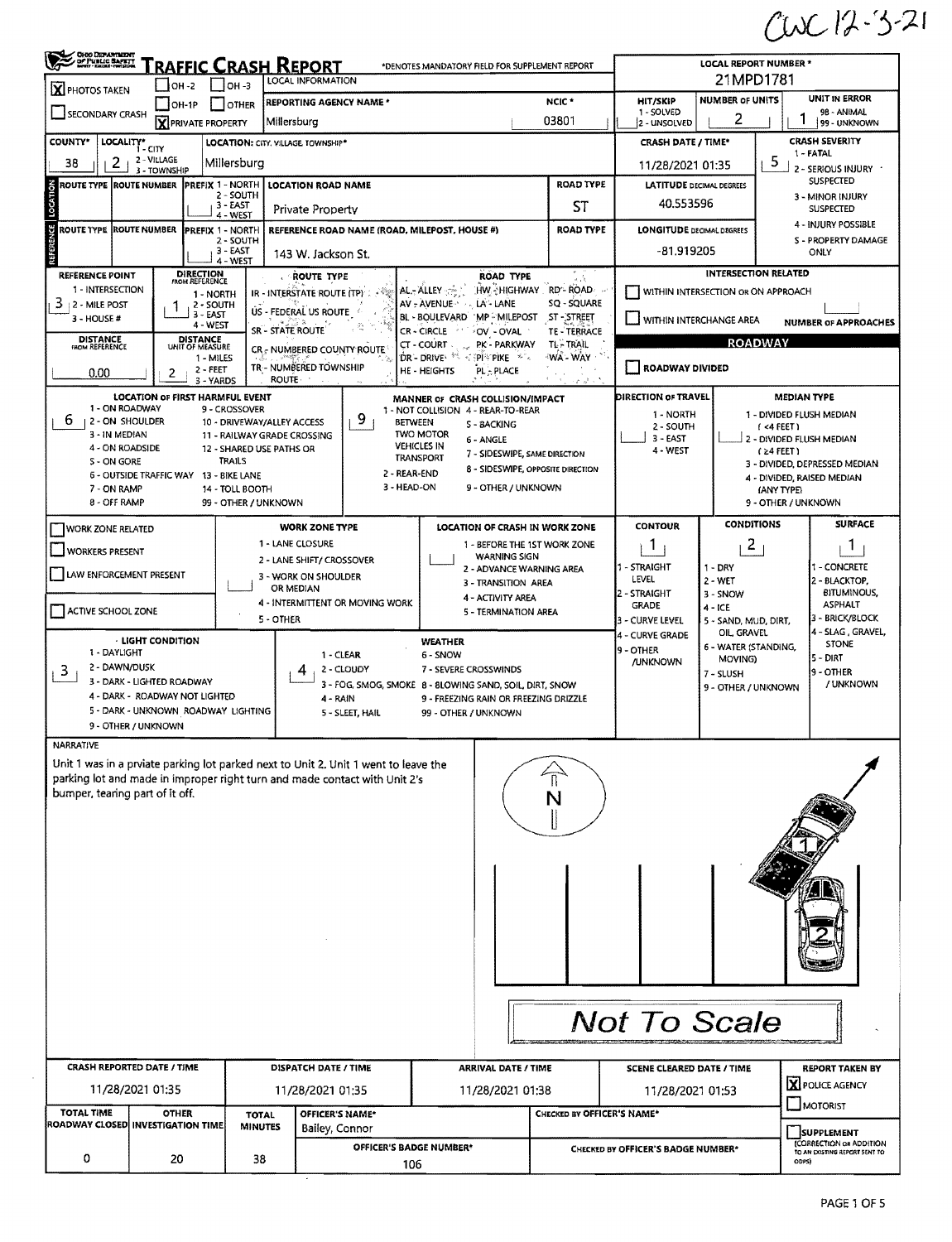|                                  | <b>OHIO DEPARTMENT</b>                                             |                                                               |                                                                                           |                    |                                                   |                                                       |                                                         | <b>LOCAL REPORT NUMBER</b>                                    |  |  |  |  |
|----------------------------------|--------------------------------------------------------------------|---------------------------------------------------------------|-------------------------------------------------------------------------------------------|--------------------|---------------------------------------------------|-------------------------------------------------------|---------------------------------------------------------|---------------------------------------------------------------|--|--|--|--|
|                                  |                                                                    |                                                               |                                                                                           |                    |                                                   |                                                       |                                                         | 21MPD1781                                                     |  |  |  |  |
| UNIT#                            | OWNER NAME: LAST, FIRST, MIDDLE (C) SAME AS DRIVER)                |                                                               |                                                                                           |                    |                                                   | OWNER PHONE:INCLUDE AREA CODE (E) SAME AS DRIVERS     |                                                         | DAMAGE                                                        |  |  |  |  |
| 1                                | PATTERSON, DUSTIN, PATRICK                                         |                                                               |                                                                                           |                    | 330-231-5831                                      |                                                       |                                                         | <b>DAMAGE SCALE</b>                                           |  |  |  |  |
|                                  | OWNER ADDRESS: STREET, CITY, STATE, ZIP ( C SAME AS DRIVER)        |                                                               |                                                                                           |                    |                                                   |                                                       | 1 - NONE                                                | 3 - FUNCTIONAL DAMAGE                                         |  |  |  |  |
|                                  | 464 N MAIN ST., KILLBUCK, OH, 44637                                |                                                               |                                                                                           |                    |                                                   |                                                       | 2 - MINOR DAMAGE<br>4 - DISABLING DAMAGE<br>9 - UNKNOWN |                                                               |  |  |  |  |
|                                  | COMMERCIAL CARRIER: NAME, ADDRESS, CITY, STATE, ZIP                |                                                               |                                                                                           |                    |                                                   | COMMERCIAL CARRIER PHONE: INCLUDE AREA CODE           | <b>DAMAGED AREA(S)</b>                                  |                                                               |  |  |  |  |
|                                  | LP STATE   LICENSE PLATE #                                         |                                                               | <b>VEHICLE IDENTIFICATION #</b>                                                           |                    |                                                   |                                                       | INDICATE ALL THAT APPLY                                 |                                                               |  |  |  |  |
| он                               | <b>GUE1244</b>                                                     |                                                               | 3C6TD5HT1CG333151                                                                         |                    | <b>VEHICLE YEAR</b><br>2012                       | <b>VEHICLE MAKE</b><br><b>DODGE</b>                   |                                                         |                                                               |  |  |  |  |
|                                  | <b>INSURANCE COMPANY</b>                                           |                                                               | <b>INSURANCE POLICY #</b>                                                                 |                    | <b>COLOR</b>                                      | <b>VEHICLE MODEL</b>                                  |                                                         |                                                               |  |  |  |  |
| <b>X</b> INSURANCE               | STATE FARM                                                         |                                                               | C414371A2335A                                                                             |                    | WHI                                               | RAM                                                   |                                                         |                                                               |  |  |  |  |
|                                  | <b>TYPE OF USE</b>                                                 | IN EMERGENCY                                                  | US DOT #                                                                                  |                    | TOWED BY: COMPANY NAME                            |                                                       |                                                         |                                                               |  |  |  |  |
| <b>COMMERCIAL</b>                | <b>GOVERNMENT</b>                                                  | RESPONSE                                                      | VEHICLE WEIGHT GVWR/GCWR                                                                  |                    | <b>HAZARDOUS MATERIAL</b>                         |                                                       | 9                                                       |                                                               |  |  |  |  |
| INTERLOCK<br>DEVICE              | <b>HIT/SKIP UNIT</b>                                               | # OCCUPANTS                                                   | $1 - 510K$ LBS.                                                                           |                    | MATERIAL<br><b>CLASS #</b><br>RELEASED            | PLACARD ID#                                           |                                                         |                                                               |  |  |  |  |
| EQUIPPED                         |                                                                    | 1                                                             | 2 - 10.001 - 26K LBS.<br>$3 - 26K$ LBS.                                                   |                    | PLACARD                                           |                                                       |                                                         |                                                               |  |  |  |  |
|                                  | 1 - PASSENGER CAR                                                  | 6 - VAN (9-15 SEATS)                                          | 12 - GOLF CART                                                                            |                    | 18 - LIMO (LIVERY VEHICLE)                        | 23 - PEDESTRIAN/SKATER                                |                                                         |                                                               |  |  |  |  |
|                                  | 2 - PASSENGER VAN<br>(MINIVAN)                                     | 7 - MOTORCYCLE 2-WHEELED<br>8 - MOTORCYCLE 3-WHEELED          | 13 - SNOWMOBILE<br>14 - SINGLE UNIT                                                       | 20 - OTHER VEHICLE | 19 - BUS (16+ PASSENGERS)                         | 24 - WHEELCHAIR (ANY TYPE)<br>25 - OTHER NON-MOTORIST |                                                         | 继續                                                            |  |  |  |  |
|                                  | UNIT TYPE 3 - SPORT UTILITY<br>VEHICLE                             | 9 - AUTOCYCLE<br>10 - MOPED OR MOTORIZED                      | <b>TRUCK</b><br>15 - SEMI-TRACTOR                                                         |                    | 21 - HEAVY EQUIPMENT                              | 26 - BICYCLE                                          |                                                         | 10<br>g                                                       |  |  |  |  |
|                                  | 4 - PICK UP                                                        | BICYCLE                                                       | 16 - FARM EQUIPMENT                                                                       |                    | 22 - ANIMAL WITH RIDER OR<br>ANIMAL-DRAWN VEHICLE | 27 TRAIN<br>99 - UNKNOWN OR HIT/SKIP                  |                                                         |                                                               |  |  |  |  |
| 0                                | S - CARGO VAN<br>(ATV/UTV)                                         | 11 - ALL TERRAIN VEHICLE                                      | 17 - MOTORHOME                                                                            |                    |                                                   |                                                       |                                                         |                                                               |  |  |  |  |
|                                  | # of TRAILING UNITS                                                |                                                               |                                                                                           |                    |                                                   |                                                       |                                                         | 12                                                            |  |  |  |  |
| VEHICLE                          | WAS VEHICLE OPERATING IN AUTONOMOUS<br>MODE WHEN CRASH OCCURRED?   |                                                               | 0 - NO AUTOMATION                                                                         |                    | 3 - CONDITIONAL AUTOMATION 9 - UNKNOWN            |                                                       |                                                         | 12                                                            |  |  |  |  |
| ۷                                |                                                                    | 0                                                             | 1 - DRIVER ASSISTANCE                                                                     |                    | 4 - HIGH AUTOMATION                               |                                                       | 10                                                      | 10                                                            |  |  |  |  |
|                                  | 1 - YES 2 - NO 9 - OTHER / UNKNOWN                                 | <b>MOOE LEVEL</b>                                             | AUTONOMOUS 2 - PARTIAL AUTOMATION 5 - FULL AUTOMATION                                     |                    |                                                   |                                                       |                                                         |                                                               |  |  |  |  |
|                                  | 1 - NONE                                                           | <b>6 - BUS - CHARTER/TOUR</b>                                 | $11 - FIRE$                                                                               | 16 - FARM          |                                                   | 21 - MAIL CARRIER                                     |                                                         |                                                               |  |  |  |  |
|                                  | 2 TAXI<br>3 - ELECTRONIC RIDE                                      | 7 - BUS - INTERCITY                                           | 12 - MILITARY                                                                             |                    | 17 - MOWING                                       | 99 - OTHER / UNKNOWN                                  |                                                         |                                                               |  |  |  |  |
| <b>SPECIAL</b>                   | SHARING                                                            | <b>8 - BUS - SHUTTLE</b><br>9 - BUS - OTHER                   | 13 - POLICE<br>14 - PUBLIC UTILITY                                                        |                    | 18 - SNOW REMOVAL<br>19 - TOWING                  |                                                       |                                                         |                                                               |  |  |  |  |
|                                  | <b>FUNCTION 4 - SCHOOL TRANSPORT</b><br>S - BUS - TRANSIT/COMMUTER | 10 - AMBULANCE                                                | 15 - CONSTRUCTION EQUIP.                                                                  |                    | 20 - SAFETY SERVICE<br>PATROL                     |                                                       |                                                         | 12                                                            |  |  |  |  |
|                                  | 1 - NO CARGO BODY TYPE                                             | 4 - LOGGING                                                   | 7 - GRAIN/CHIPS/GRAVEL                                                                    | 11 - DUMP          |                                                   | 99 - OTHER / UNKNOWN                                  |                                                         |                                                               |  |  |  |  |
|                                  | / NOT APPLICABLE                                                   | 5 - INTERMODAL                                                | <b>B-POLE</b>                                                                             |                    | 12 - CONCRETE MIXER                               |                                                       |                                                         |                                                               |  |  |  |  |
| CARGO<br><b>BODY</b>             | 2 - BUS<br>3 - VEHICLE TOWING                                      | <b>CONTAINER CHASSIS</b><br>6 - CARGOVAN                      | 9 - CARGO TANK                                                                            |                    | 13 - AUTO TRANSPORTER                             |                                                       |                                                         | 9                                                             |  |  |  |  |
| TYPE                             | ANOTHER MOTOR VEHICLE                                              | /ENCLOSED BOX                                                 | 10 - FLAT BED                                                                             |                    | 14 - GARBAGE/REFUSE                               |                                                       |                                                         |                                                               |  |  |  |  |
|                                  | 1 - TURN SIGNALS                                                   | 4 - BRAKES                                                    | 7 - WORN OR SLICK TIRES                                                                   |                    | 9 - MOTOR TROUBLE                                 | 99 - OTHER / UNKNOWN                                  |                                                         |                                                               |  |  |  |  |
| <b>VEHICLE</b><br><b>DEFECTS</b> | 2 - HEAD LAMPS<br>3 - TAIL LAMPS                                   | S - STEERING<br>6 - TIRE BLOWOUT                              | <b>B - TRAILER EQUIPMENT</b><br>DEFECTIVE                                                 |                    | 10 - DISABLED FROM PRIOR<br><b>ACCIDENT</b>       |                                                       |                                                         |                                                               |  |  |  |  |
|                                  |                                                                    |                                                               |                                                                                           |                    |                                                   |                                                       | $\boxed{\text{X}}$ - NO DAMAGE [ 0 ]                    | J-UNDERCARRIAGE [ 14 ]                                        |  |  |  |  |
|                                  | 1 - INTERSECTION -<br>MARKED CROSSWALK                             | 4 - MIDBLOCK -<br>MARKED CROSSWALK                            | 7 - SHOULDER/ROADSIDE<br>8 - SIDEWALK                                                     |                    | 10 - DRIVEWAY ACCESS<br>11 - SHARED USE PATHS     | 99 - OTHER / UNKNOWN                                  | $\Box$ -TOP [ 13 ]                                      | $L$ . ALL AREAS [15]                                          |  |  |  |  |
| NON-<br><b>MOTORIST</b>          | 2 - INTERSECTION -<br>UNMARKED CROSSWALK                           | 5 - TRAVEL LANE -<br>OTHER LOCATION                           | 9 - MEDIAN/CROSSING                                                                       |                    | OR TRAILS                                         |                                                       |                                                         |                                                               |  |  |  |  |
| LOCATION                         | 3 - INTERSECTION - OTHER                                           | <b>6 - BICYCLE LANE</b>                                       | ISLAND                                                                                    |                    | 12 - FIRST RESPONDER<br>AT INCIDENT SCENE         |                                                       |                                                         | $\Box$ - UNIT NOT AT SCENE [ 16 ]                             |  |  |  |  |
|                                  | 1 - NON-CONTACT                                                    | 1 - STRAIGHT AHEAD<br>2 - BACKING                             | 9 - LEAVING TRAFFIC<br>LANE                                                               |                    | 15 - WALKING, RUNNING,<br>JOGGING, PLAYING        | 21 - STANDING OUTSIDE<br>DISABLED VEHICLE             |                                                         | <b>INITIAL POINT OF CONTACT</b>                               |  |  |  |  |
| 3                                | 2 - NON-COLLISION                                                  | 3 - CHANGING LANES                                            | 10 - PARKED                                                                               |                    | 16 - WORKING                                      | 99 - OTHER / UNKNOWN                                  | 0 - NO DAMAGE                                           | 14 - UNDERCARRIAGE                                            |  |  |  |  |
| <b>ACTION</b>                    | 3 - STRIKING                                                       | 4 - OVERTAKING/PASSING<br>PRE-CRASH 5 - MAKING RIGHT TURN     | 11 - SLOWING OR STOPPED<br>IN TRAFFIC                                                     |                    | 17 - PUSHING VEHICLE<br>18 - APPROACHING OR       |                                                       | 5.<br><b>DIAGRAM</b>                                    | 1-12 - REFER TO UNIT 1S - VEHICLE NOT AT SCENE                |  |  |  |  |
|                                  | 4 - STRUCK<br><b>S-BOTH STRIKING</b>                               | <b>ACTIONS 6 - MAKING LEFT TURN</b><br>7 - MAKING U-TURN      | 12 - DRIVERLESS<br>13 - NEGOTIATING A CURVE                                               |                    | LEAVING VEHICLE<br>19 - STANDING                  |                                                       | $13 - TOP$                                              | 99 - UNKNOWN                                                  |  |  |  |  |
|                                  | & STRUCK                                                           | <b>B-ENTERING TRAFFIC</b>                                     | 14 - ENTERING OR CROSSING 20 - OTHER NON-MOTORIST                                         |                    |                                                   |                                                       |                                                         |                                                               |  |  |  |  |
|                                  | 9 - OTHER / UNKNOWN<br>1 - NONE                                    | LANE                                                          | SPECIFIED LOCATION<br>8 - FOLLOWING TOO CLOSE 13 - IMPROPER START FROM                    |                    | 18 - OPERATING DEFECTIVE                          | 23 - OPENING DOOR INTO                                |                                                         | <b>TRAFFIC</b>                                                |  |  |  |  |
|                                  | 2 - FAILURE TO YIELD                                               | /ACDA                                                         | A PARKED POSITION                                                                         |                    | <b>EQUIPMENT</b>                                  | <b>ROADWAY</b>                                        | <b>TRAFFICWAY FLOW</b><br>1 - ONE-WAY                   | TRAFFIC CONTROL<br>1 - ROUNDABOUT 4 - STOP SIGN               |  |  |  |  |
| 6                                | 3 - RAN RED LIGHT<br>4 - RAN STOP SIGN                             | 9 - IMPROPER LANE<br>CHANGE                                   | 14 - STOPPED OR PARKED<br>ILLEGALLY                                                       |                    | 19 - LOAD SHIFTING<br>/FALLING/SPILLING           | 99 - OTHER IMPROPER<br><b>ACTION</b>                  | 2 - TWO-WAY<br>2                                        | 2 - SIGNAL<br>S - YIELD SIGN<br>ь                             |  |  |  |  |
|                                  | <b>S-UNSAFE SPEED</b><br>CONTRIBUTING 6 - IMPROPER TURN            | 10 - IMPROPER PASSING<br>11 - DROVE OFF ROAD                  | 15 - SWERVING TO AVOID<br>16 - WRONG WAY                                                  |                    | 20 - IMPROPER CROSSING<br>21 - LYING IN ROADWAY   |                                                       |                                                         | 3 - FLASHER<br>6 - NO CONTROL                                 |  |  |  |  |
|                                  | CIRCUMSTANCES 7 - LEFT OF CENTER                                   | 12 - IMPROPER BACKING                                         | 17 - VISION OBSTRUCTION                                                                   |                    | 22 - NOT DISCERNIBLE                              |                                                       | # OF THROUGH LANES                                      | <b>RAIL GRADE CROSSING</b>                                    |  |  |  |  |
|                                  | <b>SEQUENCE OF EVENTS</b>                                          |                                                               |                                                                                           |                    |                                                   |                                                       | <b>ON ROAD</b>                                          | 1 - NOT INVLOVED<br>2 - INVOLVED-ACTIVE CROSSING              |  |  |  |  |
|                                  |                                                                    |                                                               | <b>EVENTS</b>                                                                             |                    |                                                   |                                                       | 2                                                       | ŋ<br>3 - INVOLVED-PASSIVE CROSSING                            |  |  |  |  |
| 21                               | 1 - OVERTURN/ROLLOVER<br>2 - FIRE/EXPLOSION                        | 7 - SEPARATION OF UNITS<br><b>B - RAN OFF ROAD RIGHT</b>      | 12 - DOWNHILL RUNAWAY 19 - ANIMAL -OTHER<br>13 - OTHER NON-COLUSION 20 - MOTOR VEHICLE IN |                    |                                                   | 23 - STRUCK BY FALLING,<br>SHIFTING CARGO OR          |                                                         |                                                               |  |  |  |  |
|                                  | 3 - IMMERSION<br>4 - JACKKNIFE                                     | 9 - RAN OFF ROAD LEFT<br>10 - CROSS MEDIAN                    | 14 - PEDESTRIAN<br>15 - PEDALCYCLE                                                        |                    | TRANSPORT<br>21 - PARKED MOTOR                    | ANYTHING SET IN<br>MOTION BY A MOTOR                  |                                                         | UNIT / NON-MOTORIST DIRECTION<br>1 - NORTH<br>5 - NORTHEAST   |  |  |  |  |
|                                  | S - CARGO / EQUIPMENT<br>LOSS OR SHIFT                             | 11 - CROSS CENTERLINE -<br>OPPOSITE DIRECTION                 | 16 - RAILWAY VEHICLE                                                                      |                    | VEHICLE                                           | VEHICLE<br>24 - OTHER MOVABLE                         |                                                         | 2 - SOUTH<br><b>6 - NORTHWEST</b>                             |  |  |  |  |
|                                  | <b>6 - EQUIPMENT FAILURE</b>                                       | OF TRAVEL                                                     | 17 - ANIMAL - FARM<br>18 - ANIMAL - DEER                                                  |                    | 22 - WORK ZONE<br>MAINTENANCE                     | OBJECT                                                | $\epsilon$<br><b>FROM</b><br>TO I                       | $3 - FAST$<br>7 - SOUTHEAST<br>3<br>4 - WEST<br>8 - SOUTHWEST |  |  |  |  |
|                                  |                                                                    |                                                               | COLLISION WITH FIXED OBJECT - STRUCK                                                      |                    | <b>EQUIPMENT</b>                                  | manan tana ara-gamana asi di tetapatan ia             |                                                         | 9 - OTHER / UNKNOWN                                           |  |  |  |  |
|                                  | 25 - IMPACT ATTENUATOR 31 - GUARDRAIL END<br>/ CRASH CUSHION       | 32 - PORTABLE BARRIER                                         | 38 - OVERHEAD SIGN POST<br>39 - LIGHT / LUMINARIES                                        | 46 - FENCE         | 45 - EMBANKMENT                                   | S2 - BUILDING<br>53 - TUNNEL                          |                                                         |                                                               |  |  |  |  |
|                                  | 26 - BRIDGE OVERHEAD<br><b>STRUCTURE</b>                           | 33 - MEDIAN CABLE BARRIER                                     | <b>SUPPORT</b>                                                                            |                    | 47 - MAILBOX                                      | 54 - OTHER FIXED                                      | <b>UNIT SPEED</b>                                       | <b>DETECTED SPEED</b>                                         |  |  |  |  |
|                                  | 27 - BRIDGE PIER OR                                                | 34 - MEDIAN GUARDRAIL<br><b>BARRIER</b>                       | 40 - UTILITY POLE<br>41 - OTHER POST, POLE                                                | 48 - TREE          | 49 - FIRE HYDRANT                                 | <b>OBJECT</b><br>99 - OTHER / UNKNOWN                 | 3                                                       | 1 - STATED / ESTIMATED SPEED                                  |  |  |  |  |
|                                  | ABUTMENT<br>28 - BRIDGE PARAPET                                    | 35 - MEDIAN CONCRETE<br><b>BARRIER</b>                        | OR SUPPORT<br>42 - CULVERT                                                                |                    | 50 - WORK ZONE<br><b>MAINTENANCE</b>              |                                                       |                                                         | 2 - CALCULATED / EDR                                          |  |  |  |  |
|                                  | 29 - BRIDGE RAIL<br>30 - GUARDRAIL FACE                            | 36 - MEDIAN OTHER BARRIER 43 - CURB<br>37 - TRAFFIC SIGN POST | <b>44 - DITCH</b>                                                                         | 51 - WALL          | EQUIPMENT                                         |                                                       | <b>POSTED SPEED</b>                                     |                                                               |  |  |  |  |
|                                  | FIRST HARMFUL EVENT                                                |                                                               | <b>MOST HARMFUL EVENT</b>                                                                 |                    |                                                   |                                                       |                                                         | 3 - UNDETERMINED                                              |  |  |  |  |
|                                  |                                                                    |                                                               |                                                                                           |                    |                                                   |                                                       |                                                         |                                                               |  |  |  |  |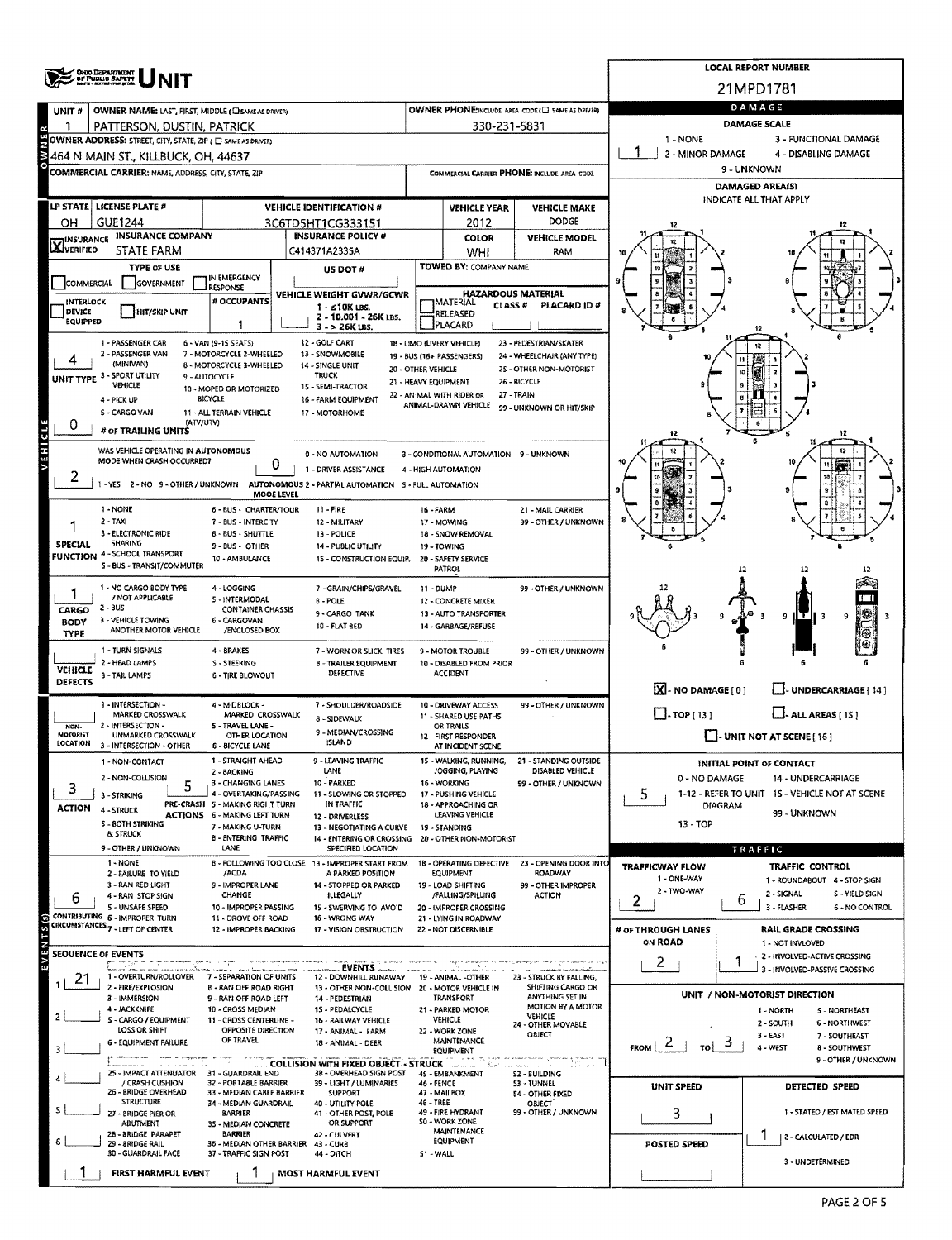|                            | <b>OHIO DEINIGERIT<br/>OF PUBLIC BAFETY</b>                        |                                                           | <b>LOCAL REPORT NUMBER</b>                                                               |                                             |                                                     |                                                            |                                                         |                                                                 |  |  |  |  |
|----------------------------|--------------------------------------------------------------------|-----------------------------------------------------------|------------------------------------------------------------------------------------------|---------------------------------------------|-----------------------------------------------------|------------------------------------------------------------|---------------------------------------------------------|-----------------------------------------------------------------|--|--|--|--|
|                            |                                                                    |                                                           |                                                                                          |                                             |                                                     |                                                            |                                                         | 21MPD1781                                                       |  |  |  |  |
| UNIT #                     | OWNER NAME: LAST, FIRST, MIDDLE (C) SAME AS DRIVERY                |                                                           |                                                                                          |                                             |                                                     | OWNER PHONE:INCLUDE AREA CODE (E) SAME AS DRIVERY          | DAMAGE                                                  |                                                                 |  |  |  |  |
| 2<br>Ŗ                     | DUNCAN, TERESA, ANN                                                |                                                           |                                                                                          |                                             | 330-231-7902                                        |                                                            | DAMAGE SCALE                                            |                                                                 |  |  |  |  |
|                            | OWNER ADDRESS: STREET, CITY, STATE, ZIP ( C) SAME AS DRIVERY       |                                                           |                                                                                          |                                             |                                                     |                                                            | 1 - NONE                                                | 3 - FUNCTIONAL DAMAGE                                           |  |  |  |  |
|                            | 365 HICKORY ST., MILLERSBURG, OH, 44654                            |                                                           |                                                                                          |                                             |                                                     |                                                            | 2 - MINOR DAMAGE<br>4 - DISABLING DAMAGE<br>9 - UNKNOWN |                                                                 |  |  |  |  |
|                            | COMMERCIAL CARRIER: NAME, ADDRESS, CITY, STATE, ZIP                |                                                           |                                                                                          | COMMERCIAL CARRIER PHONE: INCLUDE AREA CODE |                                                     |                                                            | <b>DAMAGED AREA(S)</b>                                  |                                                                 |  |  |  |  |
|                            |                                                                    |                                                           |                                                                                          |                                             |                                                     |                                                            | <b>INDICATE ALL THAT APPLY</b>                          |                                                                 |  |  |  |  |
| OН                         | LP STATE   LICENSE PLATE #<br>HFA3119                              |                                                           | <b>VEHICLE IDENTIFICATION #</b><br>SHHFK7H80LU216121                                     |                                             | <b>VEHICLE YEAR</b><br>2020                         | <b>VEHICLE MAKE</b><br>HONDA                               |                                                         |                                                                 |  |  |  |  |
|                            | <b>INSURANCE COMPANY</b>                                           |                                                           | <b>INSURANCE POLICY #</b>                                                                |                                             | COLOR                                               | <b>VEHICLE MODEL</b>                                       |                                                         |                                                                 |  |  |  |  |
| <b>X</b> INSURANCE         | PROGRESSIVE                                                        |                                                           | 903338631                                                                                |                                             | <b>BLU</b>                                          | CIVIC                                                      |                                                         |                                                                 |  |  |  |  |
|                            | <b>TYPE OF USE</b>                                                 |                                                           | US DOT #                                                                                 |                                             | TOWED BY: COMPANY NAME                              |                                                            |                                                         |                                                                 |  |  |  |  |
| COMMERCIAL                 | <b>GOVERNMENT</b>                                                  | IN EMERGENCY<br><b>RESPONSE</b>                           |                                                                                          |                                             | <b>HAZARDOUS MATERIAL</b>                           |                                                            |                                                         |                                                                 |  |  |  |  |
| INTERLOCK<br><b>DEVICE</b> | <b>HIT/SKIP UNIT</b>                                               | # OCCUPANTS                                               | VEHICLE WEIGHT GVWR/GCWR<br>$1 - 510K$ LBS.                                              |                                             | <b>MATERIAL</b><br><b>CLASS#</b>                    | PLACARD ID #                                               |                                                         |                                                                 |  |  |  |  |
| <b>EQUIPPED</b>            |                                                                    |                                                           | 2 - 10.001 - 26K LBS.<br>$3 - 26K$ LBS.                                                  |                                             | RELEASED<br>PLACARD                                 |                                                            |                                                         |                                                                 |  |  |  |  |
|                            | 1 - PASSENGER CAR                                                  | 6 - VAN (9-15 SEATS)                                      | 12 - GOLF CART                                                                           |                                             | 18 - LIMO (LIVERY VEHICLE)                          | 23 - PEDESTRIAN/SKATER                                     |                                                         |                                                                 |  |  |  |  |
|                            | 2 - PASSENGER VAN<br>(MINIVAN)                                     | 7 - MOTORCYCLE 2-WHEELED<br>8 - MOTORCYCLE 3-WHEELED      | 13 - SNOWMOBILE<br>14 - SINGLE UNIT                                                      |                                             | 19 - BUS (16+ PASSENGERS)                           | 24 - WHEELCHAIR (ANY TYPE)                                 |                                                         |                                                                 |  |  |  |  |
|                            | UNIT TYPE 3 - SPORT UTILITY                                        | 9 - AUTOCYCLE                                             | <b>TRUCK</b>                                                                             | 20 - OTHER VEHICLE<br>21 - HEAVY EQUIPMENT  |                                                     | 25 - OTHER NON-MOTORIST<br>26 - BICYCLE                    |                                                         | Ñ<br>10<br>-2<br>ە                                              |  |  |  |  |
|                            | VEHICLE<br>4 - PICK UP                                             | 10 - MOPED OR MOTORIZED<br><b>BICYCLE</b>                 | 15 - SEMI-TRACTOR<br>16 - FARM EQUIPMENT                                                 |                                             | 22 - ANIMAL WITH RIDER OR                           | 27 - TRAIN                                                 |                                                         |                                                                 |  |  |  |  |
|                            | 5 - CARGO VAN                                                      | 11 - ALL TERRAIN VEHICLE                                  | 17 - MOTORHOME                                                                           |                                             | ANIMAL-DRAWN VEHICLE                                | 99 - UNKNOWN OR HIT/SKIP                                   |                                                         |                                                                 |  |  |  |  |
| 0                          | (ΑΤV/UTV)<br># OF TRAILING UNITS                                   |                                                           |                                                                                          |                                             |                                                     |                                                            | 12                                                      | 12                                                              |  |  |  |  |
| VEHICLE                    | WAS VEHICLE OPERATING IN AUTONOMOUS                                |                                                           | 0 - NO AUTOMATION                                                                        |                                             | 3 - CONDITIONAL AUTOMATION 9 - UNKNOWN              |                                                            |                                                         | 12                                                              |  |  |  |  |
|                            | <b>MODE WHEN CRASH OCCURRED?</b>                                   | 0                                                         | 1 - DRIVER ASSISTANCE                                                                    |                                             | 4 - HIGH AUTOMATION                                 |                                                            |                                                         |                                                                 |  |  |  |  |
| 2                          |                                                                    |                                                           | 1 - YES 2 - NO 9 - OTHER / UNKNOWN AUTONOMOUS 2 - PARTIAL AUTOMATION 5 - FULL AUTOMATION |                                             |                                                     |                                                            |                                                         |                                                                 |  |  |  |  |
|                            |                                                                    | MODE LEVEL                                                |                                                                                          |                                             |                                                     |                                                            |                                                         |                                                                 |  |  |  |  |
|                            | 1 - NONE<br>2 - TAXI                                               | <b>6 BUS CHARTER/TOUR</b><br>7 - BUS - INTERCITY          | 11 - FIRE<br>12 - MILITARY                                                               | 16 - FARM                                   | 17 - MOWING                                         | 21 - MAIL CARRIER<br>99 - OTHER / UNKNOWN                  |                                                         |                                                                 |  |  |  |  |
|                            | 3 - ELECTRONIC RIDE                                                | 8 - BUS - SHUTTLE                                         | 13 - POLICE                                                                              |                                             | 18 - SNOW REMOVAL                                   |                                                            |                                                         |                                                                 |  |  |  |  |
| <b>SPECIAL</b>             | SHARING<br><b>FUNCTION 4 - SCHOOL TRANSPORT</b>                    | 9-BUS - OTHER<br>10 - AM8ULANCE                           | 14 - PUBLIC UTILITY<br>15 - CONSTRUCTION EQUIP.                                          |                                             | 19 - TOWING<br>20 - SAFETY SERVICE                  |                                                            |                                                         |                                                                 |  |  |  |  |
|                            | 5 - BUS - TRANSIT/COMMUTER                                         |                                                           |                                                                                          |                                             | <b>PATROL</b>                                       |                                                            |                                                         |                                                                 |  |  |  |  |
|                            | 1 - NO CARGO BODY TYPE                                             | 4 - LOGGING                                               | 7 - GRAIN/CHIPS/GRAVEL                                                                   | 11 - DUMP                                   |                                                     | 99 - OTHER / UNKNOWN                                       |                                                         |                                                                 |  |  |  |  |
| CARGO                      | / NOT APPLICABLE<br>2 - BUS                                        | 5 - INTERMODAL<br><b>CONTAINER CHASSIS</b>                | $8 - POLE$<br>9 - CARGO TANK                                                             |                                             | 12 - CONCRETE MIXER<br><b>13 - AUTO TRANSPORTER</b> |                                                            |                                                         |                                                                 |  |  |  |  |
| <b>BODY</b>                | 3 - VEHICLE TOWING<br>ANOTHER MOTOR VEHICLE                        | 6 - CARGOVAN<br>/ENCLOSED BOX                             | 10 - FLAT BED                                                                            |                                             | 14 - GARBAGE/REFUSE                                 |                                                            |                                                         | 9<br>9                                                          |  |  |  |  |
| <b>TYPE</b>                |                                                                    |                                                           |                                                                                          |                                             |                                                     |                                                            |                                                         |                                                                 |  |  |  |  |
|                            | 1 - TURN SIGNALS<br>2 - HEAD LAMPS                                 | 4 - BRAKES<br>5 - STEERING                                | 7 - WORN OR SLICK TIRES<br><b>8 - TRAILER EQUIPMENT</b>                                  |                                             | 9 - MOTOR TROUBLE<br>10 - DISABLED FROM PRIOR       | 99 - OTHER / UNKNOWN                                       |                                                         |                                                                 |  |  |  |  |
| <b>VEHICLE</b><br>DEFECTS  | 3 - TAIL LAMPS                                                     | <b>6 - TIRE BLOWOUT</b>                                   | DEFECTIVE                                                                                |                                             | <b>ACCIDENT</b>                                     |                                                            |                                                         |                                                                 |  |  |  |  |
|                            |                                                                    |                                                           |                                                                                          |                                             |                                                     |                                                            | $\Box$ - NO DAMAGE $[0]$                                | U-UNDERCARRIAGE [14]                                            |  |  |  |  |
|                            | 1 - INTERSECTION -<br>MARKED CROSSWALK                             | 4 - MIDBLOCK -<br>MARKED CROSSWALK                        | 7 - SHOULDER/ROADSIDE<br>8 - SIDEWALK                                                    |                                             | 10 - DRIVEWAY ACCESS<br>11 - SHARED USE PATHS       | 99 - OTHER / UNKNOWN                                       | $\Box$ -TOP [13]                                        | $L$ - ALL AREAS [15]                                            |  |  |  |  |
| LOCATION                   | <b>FON-MOTORIST 2 - INTERSECTION -</b><br>UNMARKED CROSSWALK       | 5 - TRAVEL LANE -<br>OTHER LOCATION                       | 9 - MEDIAN/CROSSING                                                                      |                                             | OR TRAILS<br>12 - FIRST RESPONDER                   |                                                            |                                                         | $\Box$ - UNIT NOT AT SCENE [ 16 ]                               |  |  |  |  |
|                            | AT IMPACT 3 - INTERSECTION - OTHER                                 | <b>6 - BICYCLE LANE</b>                                   | <b>ISLAND</b>                                                                            |                                             | AT INCIDENT SCENE                                   |                                                            |                                                         |                                                                 |  |  |  |  |
|                            | 1 - NON-CONTACT                                                    | 1 - STRAIGHT AHEAD<br>2 - BACKING                         | LEAVING TRAFFIC<br>LANE                                                                  |                                             | 15 - WALKING, RUNNING,<br>JOGGING, PLAYING          | - STANDING OUTSIDE<br>DISABLED VEHICLE                     |                                                         | <b>INITIAL POINT OF CONTACT</b>                                 |  |  |  |  |
| 4                          | 2 - NON-COLLISION<br>10                                            | 3 - CHANGING LANES                                        | 10 - PARKED                                                                              |                                             | 16 - WORKING                                        | 99 - OTHER / UNKNOWN                                       | 0 - NO DAMAGE                                           | 14 - UNDERCARRIAGE                                              |  |  |  |  |
| <b>ACTION</b>              | 3 - STRIKING                                                       | 4 - OVERTAKING/PASSING<br>PRE-CRASH 5 - MAKING RIGHT TURN | 11 - SLOWING OR STOPPED<br>IN TRAFFIC                                                    |                                             | 17 - PUSHING VEHICLE<br>18 - APPROACHING OR         |                                                            | 11                                                      | 1-12 - REFER TO UNIT 15 - VEHICLE NOT AT SCENE<br>DIAGRAM       |  |  |  |  |
|                            | 4 - STRUCK<br>5 - BOTH STRIKING                                    | ACTIONS 6 - MAKING LEFT TURN<br>7 - MAKING U-TURN         | 12 - DRIVERLESS                                                                          |                                             | LEAVING VEHICLE                                     |                                                            | 13 - TOP                                                | 99 - UNKNOWN                                                    |  |  |  |  |
|                            | & STRUCK                                                           | <b>8 - ENTERING TRAFFIC</b>                               | 13 - NEGOTIATING A CURVE<br>14 - ENTERING OR CROSSING 20 - OTHER NON-MOTORIST            |                                             | 19 - STANDING                                       |                                                            |                                                         |                                                                 |  |  |  |  |
|                            | 9 - OTHER / UNKNOWN<br>1 - NONE                                    | <b>LANE</b>                                               | SPECIFIED LOCATION<br>8 - FOLLOWING TOO CLOSE 13 - IMPROPER START FROM                   |                                             |                                                     |                                                            |                                                         | TRAFFIC                                                         |  |  |  |  |
|                            | 2 - FAILURE TO YIELD                                               | /ACDA                                                     | A PARKED POSITION                                                                        |                                             | EQUIPMENT                                           | 18 - OPERATING DEFECTIVE 23 - OPENING DOOR INTO<br>ROADWAY | <b>TRAFFICWAY FLOW</b><br>1 - ONE-WAY                   | <b>TRAFFIC CONTROL</b><br>1 - ROUNDABOUT 4 - STOP SIGN          |  |  |  |  |
|                            | 3 - RAN RED LIGHT<br>4 - RAN STOP SIGN                             | 9 - IMPROPER LANE<br>CHANGE                               | 14 - STOPPED OR PARKED<br>ILLEGALLY                                                      |                                             | 19 - LOAD SHIFTING<br>/FALLING/SPILLING             | 99 - OTHER IMPROPER<br><b>ACTION</b>                       | 2 - TWO-WAY                                             | 2 - SIGNAL<br>5 - YIELD SIGN                                    |  |  |  |  |
|                            | S - UNSAFE SPEED                                                   | 10 - IMPROPER PASSING                                     | 15 - SWERVING TO AVOID                                                                   |                                             | 20 - IMPROPER CROSSING                              |                                                            | 2                                                       | 6<br>3 - FLASHER<br>6 - NO CONTROL                              |  |  |  |  |
| $\overline{s}$ (s)         | CONTRIBUTING 6 - IMPROPER TURN<br>CIRCUMSTANCES 7 - LEFT OF CENTER | 11 - DROVE OFF ROAD<br>12 - IMPROPER BACKING              | 16 - WRONG WAY<br>17 - VISION OBSTRUCTION                                                |                                             | 21 - LYING IN ROADWAY<br>22 - NOT DISCERNIBLE       |                                                            | # OF THROUGH LANES                                      | RAIL GRADE CROSSING                                             |  |  |  |  |
|                            |                                                                    |                                                           |                                                                                          |                                             |                                                     |                                                            | ON ROAD                                                 | 1 - NOT INVLOVED                                                |  |  |  |  |
| SEQUENCE OF EVENTS         |                                                                    |                                                           | <b>EVENTS</b>                                                                            |                                             |                                                     | aas kan                                                    | 2                                                       | 2 - INVOLVED-ACTIVE CROSSING<br>3 - INVOLVED-PASSIVE CROSSING   |  |  |  |  |
| 20                         | 1 - OVERTURN/ROLLOVER<br>2 - FIRE/EXPLOSION                        | 7 - SEPARATION OF UNITS<br>8 - RAN OFF ROAD RIGHT         | 12 - DOWNHILL RUNAWAY<br>13 - OTHER NON-COLLISION 20 - MOTOR VEHICLE IN                  |                                             | 19 - ANIMAL -OTHER                                  | 23 - STRUCK BY FALLING,<br>SHIFTING CARGO OR               |                                                         |                                                                 |  |  |  |  |
|                            | 3 - IMMERSION                                                      | 9 - RAN OFF ROAD LEFT                                     | 14 - PEDESTRIAN                                                                          |                                             | TRANSPORT                                           | ANYTHING SET IN                                            |                                                         | UNIT / NON-MOTORIST DIRECTION                                   |  |  |  |  |
|                            | 4 - JACKKNIFE<br>5 - CARGO / EQUIPMENT                             | 10 - CROSS MEDIAN<br>11 - CROSS CENTERLINE -              | 15 - PEDALCYCLE<br>16 - RAILWAY VEHICLE                                                  |                                             | 21 - PARKED MOTOR<br>VEHICLE                        | <b>MOTION BY A MOTOR</b><br>VEHICLE                        |                                                         | 1 - NORTH<br>5 - NORTHEAST<br>2 - SOUTH<br><b>6 - NORTHWEST</b> |  |  |  |  |
|                            | LOSS OR SHIFT                                                      | OPPOSITE DIRECTION<br>OF TRAVEL                           | 17 - ANIMAL - FARM                                                                       |                                             | 22 - WORK ZONE                                      | 24 - OTHER MOVABLE<br>OBJECT                               |                                                         | 3 EAST<br>7 - SOUTHEAST                                         |  |  |  |  |
|                            | 6 - EQUIPMENT FAILURE                                              |                                                           | 18 - ANIMAL - DEER                                                                       |                                             | MAINTENANCE<br>EQUIPMENT                            |                                                            | $F_{ROM}$   2  <br>TO I                                 | 4 - WEST<br><b>B-SOUTHWEST</b>                                  |  |  |  |  |
|                            | 25 - IMPACT ATTENUATOR                                             | 31 - GUARDRAIL END                                        | <b>COLLISION WITH FIXED OBJECT - STRUCK</b><br>38 - OVERHEAD SIGN POST                   |                                             | 45 - EMBANKMENT                                     | 52 - BUILDING                                              |                                                         | 9 - OTHER / UNKNOWN                                             |  |  |  |  |
|                            | / CRASH CUSHION<br>26 - BRIDGE OVERHEAD                            | 32 - PORTABLE BARRIER<br>33 - MEDIAN CA8LE BARRIER        | 39 - LIGHT / LUMINARIES                                                                  | 46 - FENCE                                  |                                                     | 53 - TUNNEL                                                | <b>UNIT SPEED</b>                                       | DETECTED SPEED                                                  |  |  |  |  |
|                            | <b>STRUCTURE</b>                                                   | 34 - MEDIAN GUARDRAIL                                     | <b>SUPPORT</b><br>40 - UTILITY POLE                                                      | 48 - TREE                                   | 47 - MAILBOX                                        | 54 - OTHER FIXED<br>OBJECT                                 |                                                         |                                                                 |  |  |  |  |
|                            | 27 - BRIDGE PIER OR<br><b>ABUTMENT</b>                             | <b>BARRIER</b><br>35 - MEDIAN CONCRETE                    | 41 - OTHER POST, POLE<br>OR SUPPORT                                                      |                                             | 49 - FIRE HYDRANT<br>50 - WORK ZONE                 | 99 - OTHER / UNKNOWN                                       | 0                                                       | 1 - STATED / ESTIMATED SPEED                                    |  |  |  |  |
|                            | 28 - BRIDGE PARAPET<br>29 - BRIDGE RAIL                            | <b>BARRIER</b><br>36 - MEDIAN OTHER BARRIER 43 - CURB     | 42 - CULVERT                                                                             |                                             | <b>MAINTENANCE</b><br>EQUIPMENT                     |                                                            | <b>POSTED SPEED</b>                                     | 2 - CALCULATED / EDR                                            |  |  |  |  |
|                            | 30 - GUARDRAIL FACE                                                | 37 - TRAFFIC SIGN POST                                    | 44 - DITCH                                                                               | 51 - WALL                                   |                                                     |                                                            |                                                         | 3 - UNDETERMINED                                                |  |  |  |  |
|                            | <b>FIRST HARMFUL EVENT</b>                                         |                                                           | MOST HARMFUL EVENT                                                                       |                                             |                                                     |                                                            |                                                         |                                                                 |  |  |  |  |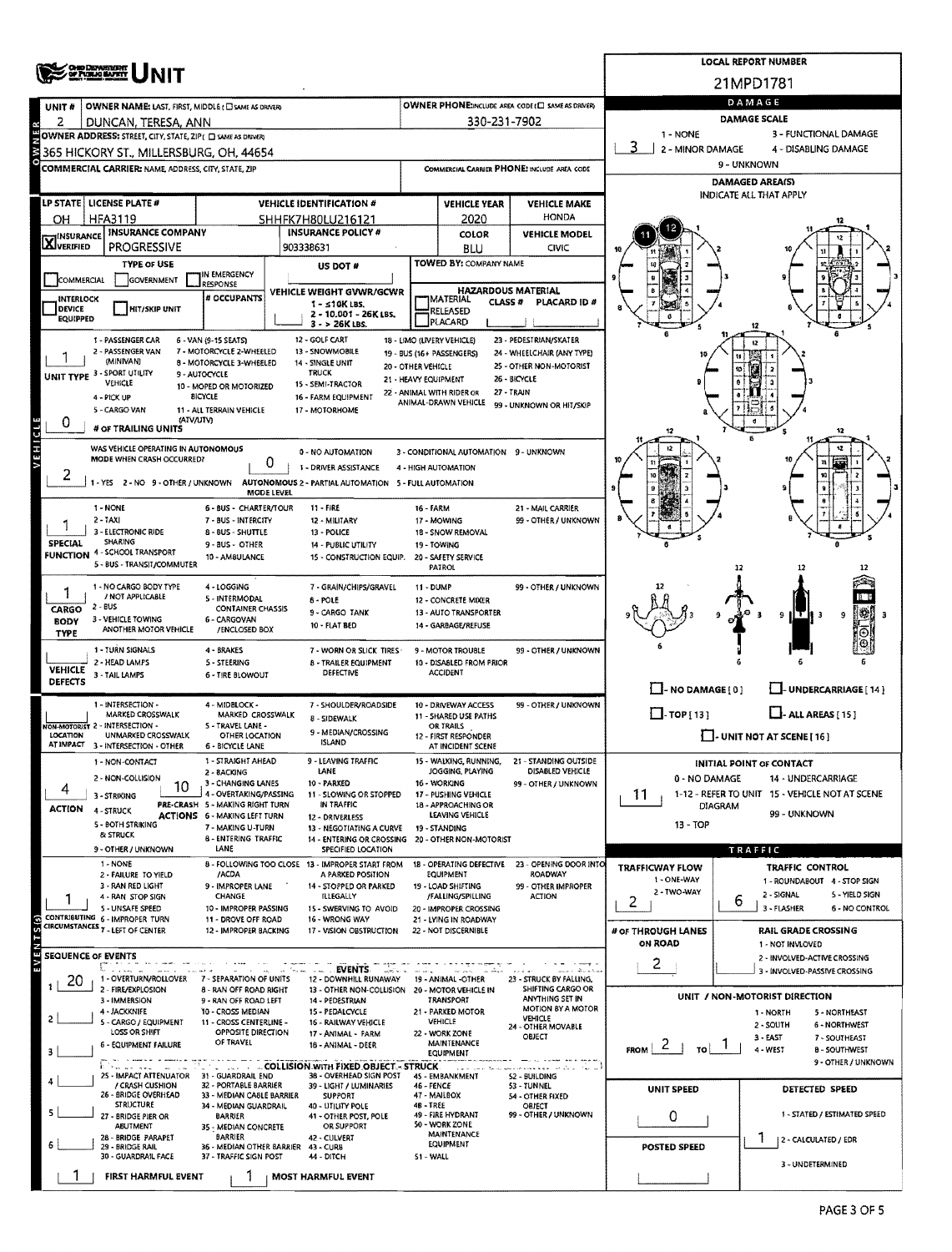|               |                                               | <b>SERGE MOTORIST / NON-MOTORIST</b>                                                   |                                                                                 |                                      |                                               |                                     |                                                     |               |                                                                                 | <b>LOCAL REPORT NUMBER</b><br>21MPD1781                                                  |                                                                                      |                                                                            |                       |                                  |                                         |                               |  |
|---------------|-----------------------------------------------|----------------------------------------------------------------------------------------|---------------------------------------------------------------------------------|--------------------------------------|-----------------------------------------------|-------------------------------------|-----------------------------------------------------|---------------|---------------------------------------------------------------------------------|------------------------------------------------------------------------------------------|--------------------------------------------------------------------------------------|----------------------------------------------------------------------------|-----------------------|----------------------------------|-----------------------------------------|-------------------------------|--|
|               | UNIT #                                        | NAME: LAST, FIRST, MIDDLE                                                              |                                                                                 |                                      |                                               |                                     |                                                     |               |                                                                                 |                                                                                          |                                                                                      | DATE OF BIRTH                                                              |                       |                                  | AGE                                     | <b>GENDER</b>                 |  |
|               | 1                                             |                                                                                        | PATTERSON, DUSTIN, PATRICK                                                      |                                      |                                               |                                     |                                                     |               |                                                                                 | 38<br>10/22/1983                                                                         |                                                                                      |                                                                            |                       |                                  | м                                       |                               |  |
|               |                                               | <b>ADDRESS: STREET, CITY, STATE, ZIP</b>                                               |                                                                                 |                                      |                                               |                                     |                                                     |               |                                                                                 |                                                                                          | <b>CONTACT PHONE - INCLUDE AREA CODE</b>                                             |                                                                            |                       |                                  |                                         |                               |  |
|               |                                               | 464 N MAIN ST., KILLBUCK, OH, 44637<br>INJURED TAKEN TO: MEDICAL FACILITY (NAME, CITY) |                                                                                 |                                      |                                               |                                     |                                                     |               |                                                                                 |                                                                                          | 330-231-5831<br>AIR BAG USAGE<br><b>EJECTION</b><br><b>TRAPPED</b><br><b>SEATING</b> |                                                                            |                       |                                  |                                         |                               |  |
|               |                                               | <b>INJURIES INJURED</b><br>TAKEN                                                       | <b>EMS AGENCY (NAME)</b>                                                        |                                      |                                               |                                     |                                                     |               | <b>SAFETY EQUIPMENT</b><br>USED                                                 |                                                                                          | DOT-COMPLIANT<br>MC HELMET                                                           | <b>POSITION</b>                                                            |                       |                                  |                                         |                               |  |
|               | 5<br><b>OL STATE</b>                          | B٧<br>111<br>Δ<br>LOCAL<br><b>OPERATOR LICENSE NUMBER</b>                              |                                                                                 |                                      |                                               |                                     |                                                     |               | OFFENSE DESCRIPTION                                                             |                                                                                          |                                                                                      | 2                                                                          | 1                     |                                  | 1                                       | 1                             |  |
|               | OН                                            |                                                                                        |                                                                                 |                                      |                                               | <b>OFFENSE CHARGED</b>              |                                                     | CODE          |                                                                                 |                                                                                          |                                                                                      |                                                                            |                       | <b>CITATION NUMBER</b>           |                                         |                               |  |
|               | <b>OL CLASS</b>                               | RY408823<br><b>ENDORSEMENT</b><br><b>RESTRICTION SELECT UP TO 3</b><br><b>DRIVER</b>   |                                                                                 |                                      |                                               |                                     | ALCOHOL / DRUG SUSPECTED                            |               | <b>CONDITION</b>                                                                |                                                                                          | <b>ALCOHOL TEST</b>                                                                  |                                                                            |                       | <b>DRUG TEST(S)</b>              |                                         |                               |  |
|               |                                               |                                                                                        |                                                                                 |                                      | <b>DISTRACTED</b>                             | <b>ALCOHOL</b>                      | MARUUANA                                            |               |                                                                                 | <b>STATUS</b>                                                                            | TYPE                                                                                 | VALUE                                                                      | <b>STATUS</b><br>TYPE |                                  |                                         | RESULTS SELECT UP TO 4        |  |
|               | 4                                             |                                                                                        |                                                                                 | BY <sub>1</sub>                      |                                               | <b>OTHER DRUG</b>                   |                                                     |               | 1                                                                               | 1                                                                                        | 1                                                                                    |                                                                            | 1                     | 1                                |                                         |                               |  |
|               | UNIT #                                        |                                                                                        | NAME: LAST, FIRST, MIDDLE                                                       |                                      |                                               |                                     |                                                     |               |                                                                                 |                                                                                          |                                                                                      | DATE OF BIRTH                                                              |                       |                                  | AGE                                     | <b>GENDER</b>                 |  |
|               |                                               | <b>ADDRESS: STREET, CITY, STATE, ZIP</b>                                               |                                                                                 |                                      |                                               |                                     |                                                     |               |                                                                                 |                                                                                          |                                                                                      |                                                                            |                       |                                  |                                         |                               |  |
|               |                                               |                                                                                        |                                                                                 |                                      |                                               |                                     |                                                     |               |                                                                                 |                                                                                          |                                                                                      | <b>CONTACT PHONE - INCLUDE AREA CODE</b>                                   |                       |                                  |                                         |                               |  |
|               |                                               | INJURIES   INJURED                                                                     | <b>EMS AGENCY (NAME)</b>                                                        |                                      |                                               |                                     | INJURED TAKEN TO: MEDICAL FACILITY (NAME, CITY)     |               | <b>SAFETY EQUIPMENT</b><br><b>USED</b>                                          |                                                                                          | DOT-Compliant                                                                        | <b>SEATING</b><br>POSITION                                                 |                       | AIR BAG USAGE                    | <b>EJECTION</b>                         | <b>TRAPPED</b>                |  |
| <b>NOMEN</b>  |                                               | TAKEN<br> BY                                                                           |                                                                                 |                                      |                                               |                                     |                                                     |               |                                                                                 |                                                                                          | <b>MC HELMET</b>                                                                     |                                                                            |                       |                                  |                                         |                               |  |
|               |                                               |                                                                                        | OL STATE OPERATOR LICENSE NUMBER                                                |                                      |                                               | <b>OFFENSE CHARGED</b>              |                                                     | LOCAL<br>CODE | OFFENSE DESCRIPTION                                                             |                                                                                          |                                                                                      |                                                                            |                       | <b>CITATION NUMBER</b>           |                                         |                               |  |
|               |                                               |                                                                                        |                                                                                 |                                      |                                               |                                     |                                                     |               |                                                                                 |                                                                                          |                                                                                      |                                                                            |                       |                                  |                                         |                               |  |
|               | OL CLASS                                      | <b>ENDORSEMENT</b>                                                                     | <b>RESTRICTION SELECT UP TO 3</b>                                               | <b>DRIVER</b>                        | <b>DISTRACTED</b>                             | <b>ALCOHOL</b>                      | ALCOHOL / DRUG SUSPECTED<br>MARIJUANA               |               | <b>CONDITION</b>                                                                |                                                                                          | <b>ALCOHOL TEST</b>                                                                  |                                                                            |                       |                                  | <b>DRUG TEST(S)</b>                     |                               |  |
|               |                                               |                                                                                        |                                                                                 | BY                                   |                                               | OTHER DRUG                          |                                                     |               |                                                                                 | <b>STATUS</b>                                                                            | <b>TYPE</b>                                                                          | VALUE                                                                      | <b>STATUS</b>         | TYPE                             |                                         | RESULTS SELECT UP TO 4        |  |
|               | UNIT <sub>#</sub>                             |                                                                                        | NAME: LAST, FIRST, MIDDLE                                                       |                                      |                                               |                                     |                                                     |               |                                                                                 |                                                                                          |                                                                                      | DATE OF BIRTH                                                              |                       |                                  | AGE                                     | <b>GENDER</b>                 |  |
|               |                                               |                                                                                        |                                                                                 |                                      |                                               |                                     |                                                     |               |                                                                                 |                                                                                          |                                                                                      |                                                                            |                       |                                  |                                         |                               |  |
|               |                                               | <b>ADDRESS: STREET, CITY, STATE, ZIP</b>                                               |                                                                                 |                                      |                                               |                                     |                                                     |               |                                                                                 |                                                                                          |                                                                                      | <b>CONTACT PHONE - INCLUDE AREA CODE</b>                                   |                       |                                  |                                         |                               |  |
|               |                                               |                                                                                        |                                                                                 |                                      |                                               |                                     |                                                     |               |                                                                                 |                                                                                          |                                                                                      |                                                                            |                       |                                  |                                         |                               |  |
| <b>NON-MC</b> |                                               | <b>INJURIES IINJURED</b><br><b>TAKEN</b><br>B٧                                         | <b>EMS AGENCY (NAME)</b>                                                        |                                      |                                               |                                     | INJURED TAKEN TO: MEDICAL FACILITY (NAME CITY)      |               | <b>SAFETY EQUIPMENT</b><br>USED                                                 | <b>SEATING</b><br><b>AIR BAG USAGE</b><br>DOT-COMPLIANT<br><b>POSITION</b><br>IMC HELMET |                                                                                      |                                                                            |                       | <b>EJECTION</b>                  | <b>TRAPPED</b>                          |                               |  |
|               |                                               |                                                                                        | OL STATE OPERATOR LICENSE NUMBER                                                |                                      |                                               | OFFENSE CHARGED                     |                                                     | LOCAL         | OFFENSE DESCRIPTION                                                             |                                                                                          |                                                                                      |                                                                            |                       | <b>CITATION NUMBER</b>           |                                         |                               |  |
| <b>B</b>      |                                               |                                                                                        |                                                                                 |                                      |                                               |                                     |                                                     | CODE          |                                                                                 |                                                                                          |                                                                                      |                                                                            |                       |                                  |                                         |                               |  |
|               | OL CLASS                                      | <b>ENDORSEMENT</b>                                                                     | <b>RESTRICTION SELECT UP TO 3</b>                                               | <b>DRIVER</b>                        |                                               |                                     | ALCOHOL / DRUG SUSPECTED                            |               | <b>CONDITION</b>                                                                |                                                                                          | ALCOHOL TEST                                                                         |                                                                            |                       | <u>DRUG TEST(S)</u>              |                                         |                               |  |
|               |                                               |                                                                                        |                                                                                 | BY                                   | <b>DISTRACTED</b>                             | <b>ALCOHOL</b><br><b>OTHER DRUG</b> | MARIJUANA                                           |               |                                                                                 | <b>STATUS</b>                                                                            | <b>TYPE</b>                                                                          | <b>VALUE</b>                                                               | <b>STATUS</b>         | <b>TYPE</b>                      |                                         | <b>RESULTS SELECT UP TO 4</b> |  |
|               |                                               |                                                                                        | <b>SEATING POSITI</b>                                                           |                                      | AIR BAC                                       |                                     |                                                     |               | OL RESTRICTION(S)                                                               |                                                                                          |                                                                                      | <b>DRIVER DISTR</b>                                                        |                       |                                  |                                         |                               |  |
|               | 1 FATAL                                       |                                                                                        | - FRONT - LEFT SIDE                                                             |                                      | 1 - NOT DEPLOYED (, ,<br>2 - DEPLOYED FRONT · |                                     | 1 - CLASS A                                         |               | - ALCOHOL INTERLOCK                                                             |                                                                                          |                                                                                      | - NOT DISTRACTED                                                           |                       | 1. NONE GIVEN                    |                                         |                               |  |
|               | 2 - SUSPECTED SERIOUS<br>INJURY               |                                                                                        | (MOTORCYCLE DRIVER)<br>2 - FRONT - MIDDLE<br>$-$ front $\sim$ right side $\geq$ | <b>3 - DEPLOYED SIDE</b>             | ,4 - DEPLOYED BOTH                            |                                     | 2 - CLASS B                                         |               | DEAICE,<br>CDL INTRASTATE ONLY                                                  |                                                                                          |                                                                                      | - MANUALLY OPERATING AN<br><b>ELECTRONIC</b><br>COMMUNICATION DEVICE       |                       | 3 - TEST GIVEN,                  | 2 - TEST. REFUSED                       |                               |  |
|               | 3 - SUSPECTED MINOR<br>.injury (              |                                                                                        | -SECOND - LEFT SIDE<br>(MOTORCYCLE PASSENGER)                                   | <b>FRONT/SIDE</b>                    | 5 - NOT APPLICABLE                            |                                     | 3°- CLASS C.<br>- REGULAR CLASS                     |               | 3 - CORRECTIVE LENSES<br>- FARM WAIVER<br>S - EXCEPT CLASS A 8US.               |                                                                                          |                                                                                      | (TEXTING, TYPING,<br><b>IDIALING</b>                                       |                       | 4 - TEST GIVEN,                  | / UNUSABLE                              | CONTAMINATED SAMPLE           |  |
|               | 4 - POSSIBLE INJURY<br>5 - NO APPARENT INJURY |                                                                                        | 5 - SECOND - MIDDLE<br>6 - SECOND - RIGHT SIDE                                  |                                      | 9 - DEPLOYMENT UNKNOWN                        |                                     | $(OHIO = D)$<br><b>5 M/C MOPED ONLY</b>             |               | 6 - EXCEPT CLASS A.<br><b>&amp; CLASS B BUS</b>                                 |                                                                                          |                                                                                      | 3 - TALKING ON HANDS-FREE<br>COMMUNICATION DEVICE.                         |                       | <b>S-TEST GIVEN,</b>             | RESULTS KNOWN,                          |                               |  |
|               |                                               | <b>INJURIES TAKEN BY</b>                                                               | : 7 - THIRD - LEFT SIDE<br>(MOTORCYCLE SIDE CAR),                               |                                      | EJECTION                                      |                                     | 6 - NO VALID OL                                     |               | <b>EXCEPT TRACTOR-TRAILER</b><br>INTERMEDIATE LICENSE                           |                                                                                          |                                                                                      | 4 - TALKING ON HAND-HELD<br>COMMUNICATION DEVICE<br>OTHER ACTIVITY WITH AN |                       |                                  | RESULTS UNKNOWN                         |                               |  |
|               | 1 - NOT TRANSPORTED                           |                                                                                        | 8 - THIRD - MIDDLE<br>9 - THIRD - RIGHT SIDE                                    | $1$ - not ejected $\gamma$           | 2 - PARTIALLY EJECTED                         |                                     | <b>OL ENDORSEMENT</b>                               |               | <b>RESTRICTIONS</b><br>- LEARNER'S PERMIT<br>RESTRICTIONS                       |                                                                                          |                                                                                      | ELECTRONIC DEVICE.<br>6 - PASSENGER                                        |                       | 1 - NONE                         |                                         | <b>ALCOHOL TEST TYPE</b>      |  |
| 2 - EMS,      | <b>/TREATED AT SCENE</b>                      |                                                                                        | 10 - SLEEPER SECTION<br>OF TRUCK CAB                                            |                                      | 3 - TOTALLY EJECTED<br>4 - NOT APPLICABLE.    |                                     | !H≈HAZMAT,                                          |               | <b>0 - LIMITED TO DAYLIGHT</b><br><b>ONLY</b>                                   |                                                                                          |                                                                                      | 7 - OTHER DISTRACTION<br>INSIDE THE VEHICLE.                               |                       | $2 - BLOOD$<br>3 - URINE         |                                         |                               |  |
|               | 3 - POLICE                                    |                                                                                        | 11 - PASSENGER IN<br>OTHER ENCLOSED CARGO:                                      |                                      | <b>TRAPPED</b>                                |                                     | M - MOTORCYCLE<br>P-PASSENGER                       |               | 11 - LIMITED TO EMPLOYMENT<br>\$12 - LIMITED - OTHER                            |                                                                                          |                                                                                      | <b>B - OTHER DISTRACTION</b><br>OUTSIDE THE VEHICLE                        |                       | 4 - BREATH<br>5 - OTHER          |                                         |                               |  |
|               |                                               | 9 - OTHER / UNKNOWN                                                                    | AREA (NON-TRAILING UNIT,<br>BUS, PICK UP WITH CAP)                              | 1 - NOT TRAPPED<br>2 - EXTRICATED BY |                                               |                                     | N-TANKER                                            |               | 13 - MECHANICAL DEVICES<br>(SPECIAL BRAKES, HAND                                |                                                                                          |                                                                                      | '9 - OTHER / UNKNOWN<br>CONDITION                                          |                       |                                  |                                         | <b>DRUG TEST TYPE</b>         |  |
|               | 1 - NONE USED                                 | <b>SAFETY EQUIPMENT</b>                                                                | - PASSENGER IN<br>UNENCLOSED CARGO AREA<br>13 - TRAILING UNIT                   | FREED BY                             | MECHANICAL MEANS.                             |                                     | Q - MOTOR SCOOTER<br>R - THREE-WHEEL                |               | CONTROLS, OR OTHER<br>ADAPTIVE DEVICES)-                                        |                                                                                          |                                                                                      | 1 - APPARENTLY NORMAL<br>2'- PHYSICAL IMPAIRMENT                           |                       | 1 - NONE<br>2-BLOOD<br>3 - URINE |                                         |                               |  |
|               | used                                          | 2 - SHOULDER BELT ONLY                                                                 | 14. RIDING ON VEHICLE<br><b>EXTERIOR</b>                                        |                                      | NON-MECHANICAL MEANS                          |                                     | <b>MOTORCYCLE</b><br>$-$ SCHOOL BUS: $\epsilon_{k}$ |               | 14 - MILITARY VEHICLES ONLY<br><b>15 - MOTOR VEHICLES</b><br>WITHOUT AIR BRAKES |                                                                                          |                                                                                      | 3 - EMOTIONAL (E.G.,<br>DEPRESSED, ANGRY,                                  |                       | 4 - OTHER                        |                                         |                               |  |
|               | 3 - LAP BELT ONLY USED                        | 4 - SHOULDER & LAP BELT-                                                               | (NON-TRAILING UNIT)<br>115 - NON-MOTORIST                                       |                                      |                                               |                                     | - DOUBLE & TRIPLE                                   |               | 16 - OUTSIDE MIRROR<br>17 - PROSTHETIC AID                                      |                                                                                          |                                                                                      | DISTURBED)<br><b>ILLNESS</b>                                               |                       |                                  | 1 - AMPHETAMINES                        | <b>DRUG TEST RESULT(S)</b>    |  |
|               | USED <sup>®</sup>                             | 5 - CHILD RESTRAINT SYSTEM                                                             | <b>199 - OTHER 7 UNKNOWN</b>                                                    |                                      |                                               |                                     | <b>TRAILERS</b><br>X - TANKER / HAZMAT              |               | 1B-OTHER                                                                        |                                                                                          |                                                                                      | 5 - FELL ASLEEP, FAINTED,<br><b>FATIGUED, ETC.</b>                         |                       |                                  | 2 - BARBITURATES<br>3 - BENZODIAZEPHIES |                               |  |
|               | - FORWARD FACING                              | 6 - CHILD RESTRAINT SYSTEM.                                                            |                                                                                 |                                      |                                               |                                     | GENDER                                              |               |                                                                                 |                                                                                          |                                                                                      | 6 - UNDER THE INFLUENCE OF<br>MEDICATIONS / DRUGS:                         |                       | 5 - COCAINE                      | 4 - CANNABINOIDS                        |                               |  |
|               | - REAR FACING<br>7 - BOOSTER SEAT             |                                                                                        |                                                                                 |                                      |                                               |                                     | F - FEMALE                                          |               |                                                                                 |                                                                                          |                                                                                      | ALCOHOL<br>9 - OTHER / UNKNOWN                                             |                       | 7 - OTHER                        | 6 - OPIATES / OPIOIDS                   |                               |  |
|               | <b>B - HELMET USED</b>                        | 9 - PROTECTIVE PADS USED                                                               |                                                                                 |                                      |                                               |                                     | M - MALE<br>U - OTHER / UNKNOWN                     |               |                                                                                 |                                                                                          |                                                                                      |                                                                            |                       |                                  | 8 - NEGATIVE RESULTS                    |                               |  |
|               |                                               | (ELBOWS, KNEES, ETC)<br>10 - REFLECTIVE CLOTHING                                       |                                                                                 |                                      |                                               |                                     |                                                     |               |                                                                                 |                                                                                          |                                                                                      |                                                                            |                       |                                  |                                         |                               |  |
|               | / BICYCLE ONLY<br>99 - OTHER / UNKNOWN        | 11 - LIGHTING - PEDESTRIAN                                                             |                                                                                 |                                      |                                               |                                     |                                                     |               |                                                                                 |                                                                                          |                                                                                      |                                                                            |                       |                                  |                                         |                               |  |

 $\sim$ 

 $\lambda$ 

 $\ddot{\phantom{a}}$